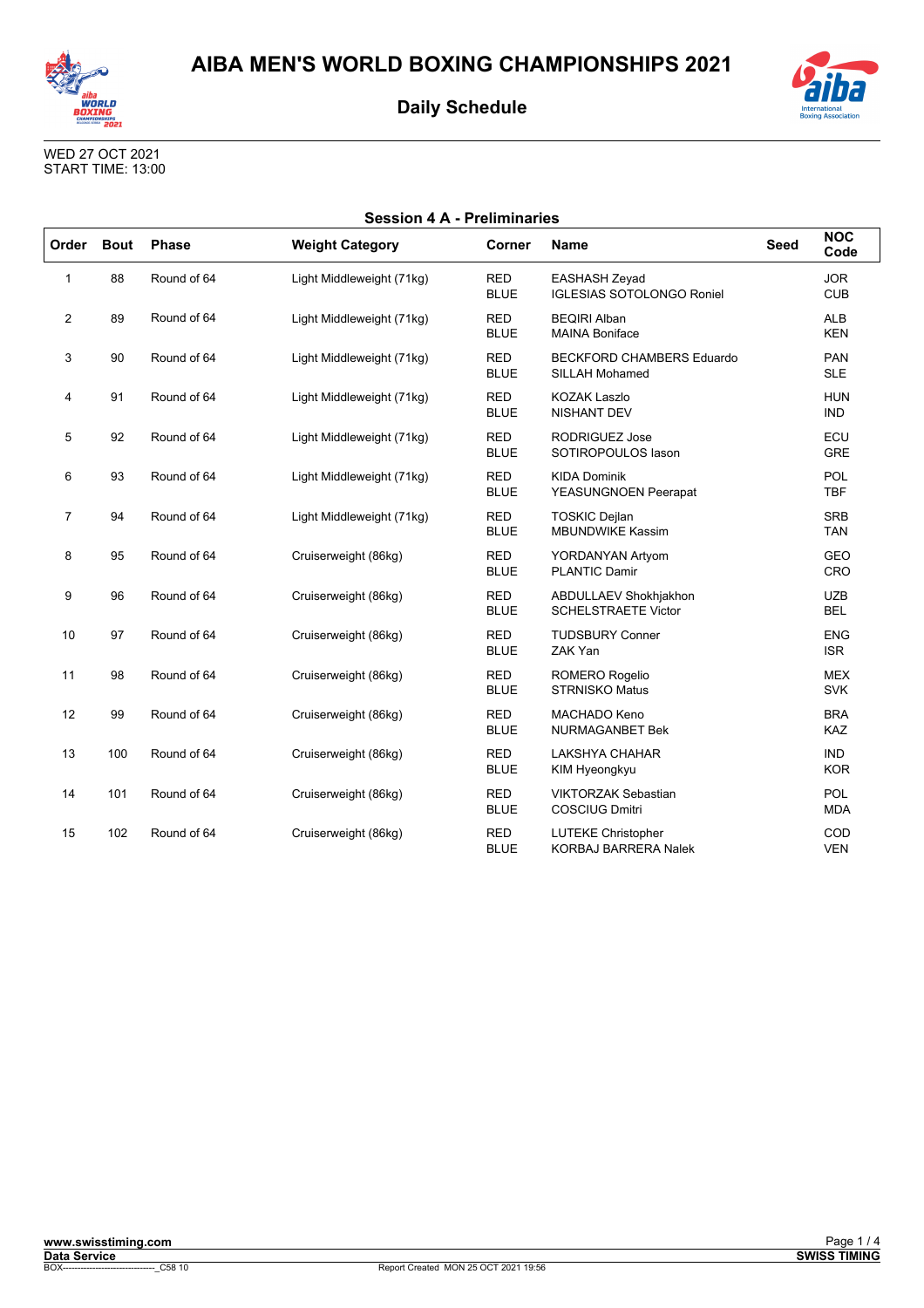



| <b>International</b><br><b>Boxing Association</b> |
|---------------------------------------------------|

| <b>Session 4 B - Preliminaries</b> |             |              |                           |                           |                                                          |             |                               |
|------------------------------------|-------------|--------------|---------------------------|---------------------------|----------------------------------------------------------|-------------|-------------------------------|
| Order                              | <b>Bout</b> | <b>Phase</b> | <b>Weight Category</b>    | Corner                    | <b>Name</b>                                              | <b>Seed</b> | <b>NOC</b><br>Code            |
| 1                                  | 103         | Round of 64  | Light Middleweight (71kg) | <b>RED</b><br><b>BLUE</b> | <b>SCHACHIDOV Magomed</b><br><b>MENGUE AYISSI Albert</b> |             | <b>GER</b><br><b>CMR</b>      |
| 2                                  | 104         | Round of 64  | Light Middleweight (71kg) | <b>RED</b><br><b>BLUE</b> | <b>MORADI ATASHGAH Farhad</b><br>SHYMBERGENOV Aslanbek   |             | <b>IRI</b><br><b>KAZ</b>      |
| 3                                  | 105         | Round of 64  | Light Middleweight (71kg) | RED<br><b>BLUE</b>        | <b>BUCSA Nicolae</b><br><b>PAFIOS Rafail</b>             |             | <b>MDA</b><br><b>CYP</b>      |
| 4                                  | 106         | Round of 64  | Light Middleweight (71kg) | <b>RED</b><br><b>BLUE</b> | <b>ZAKHARIEIEV Yurii</b><br>SAID Mahmod                  |             | <b>UKR</b><br>SOM             |
| 5                                  | 107         | Round of 64  | Light Middleweight (71kg) | <b>RED</b><br><b>BLUE</b> | <b>BARTEE-EL II Obed</b><br><b>HIELD Carl</b>            |             | <b>USA</b><br><b>BAH</b>      |
| 6                                  | 108         | Round of 64  | Light Middleweight (71kg) | <b>RED</b><br><b>BLUE</b> | <b>ISIK Sitki</b><br><b>RUSTAMBEK Nuradin</b>            |             | <b>TUR</b><br><b>KGZ</b>      |
| $\overline{7}$                     | 109         | Round of 64  | Light Middleweight (71kg) | <b>RED</b><br><b>BLUE</b> | ARBOLEDA CHALA Jhonatan<br><b>VICOL Dumitru</b>          |             | COL<br>ROU                    |
| 8                                  | 110         | Round of 64  | Light Middleweight (71kg) | <b>RED</b><br><b>BLUE</b> | <b>NEWNS Stephen</b><br>DA SILVA Luiz Fernando           |             | SCO<br><b>BRA</b>             |
| 9                                  | 111         | Round of 64  | Cruiserweight (86kg)      | RED<br><b>BLUE</b>        | <b>HAMORI Adam</b><br><b>AKSIN Burak</b>                 |             | <b>HUN</b><br><b>TUR</b>      |
| 10                                 | 112         | Round of 64  | Cruiserweight (86kg)      | <b>RED</b><br><b>BLUE</b> | <b>MOHAMED Ahmed</b><br><b>OKAFOR Alexander</b>          |             | SOM<br><b>GER</b>             |
| 11                                 | 113         | Round of 64  | Cruiserweight (86kg)      | <b>RED</b><br><b>BLUE</b> | RUIZ CORDOBA Herich<br><b>JOVANOVIC Slobodan</b>         |             | <b>CUB</b><br><b>SRB</b>      |
| 12                                 | 114         | Round of 64  | Cruiserweight (86kg)      | <b>RED</b><br><b>BLUE</b> | <b>SABAT Hezron</b><br>ALHINDAWI Odai                    |             | <b>KEN</b><br><b>JOR</b>      |
| 13                                 | 115         | Round of 64  | Cruiserweight (86kg)      | <b>RED</b><br><b>BLUE</b> | <b>HORSKOV Serhii</b><br><b>ADYLBEK Erkin</b>            |             | <b>UKR</b><br><b>KGZ</b>      |
| 14                                 | 116         | Round of 64  | Cruiserweight (86kg)      | <b>RED</b><br><b>BLUE</b> | <b>TAMASAUSKAS Tadas</b><br><b>ATAEV Sharabutdin</b>     |             | LTU<br><b>RBF</b>             |
| 15                                 | 117         | Round of 64  | Cruiserweight (86kg)      | <b>RED</b><br><b>BLUE</b> | <b>ARADOAIE Paul</b><br><b>JAMALIGALEH Ali</b>           |             | ROU<br>IRI                    |
| 16                                 | 118         | Round of 64  | Cruiserweight (86kg)      | <b>RED</b><br><b>BLUE</b> | SULAIMANI Tawfiqullah<br>ALFONSO DOMINGUEZ Loren         |             | FC <sub>1</sub><br><b>AZE</b> |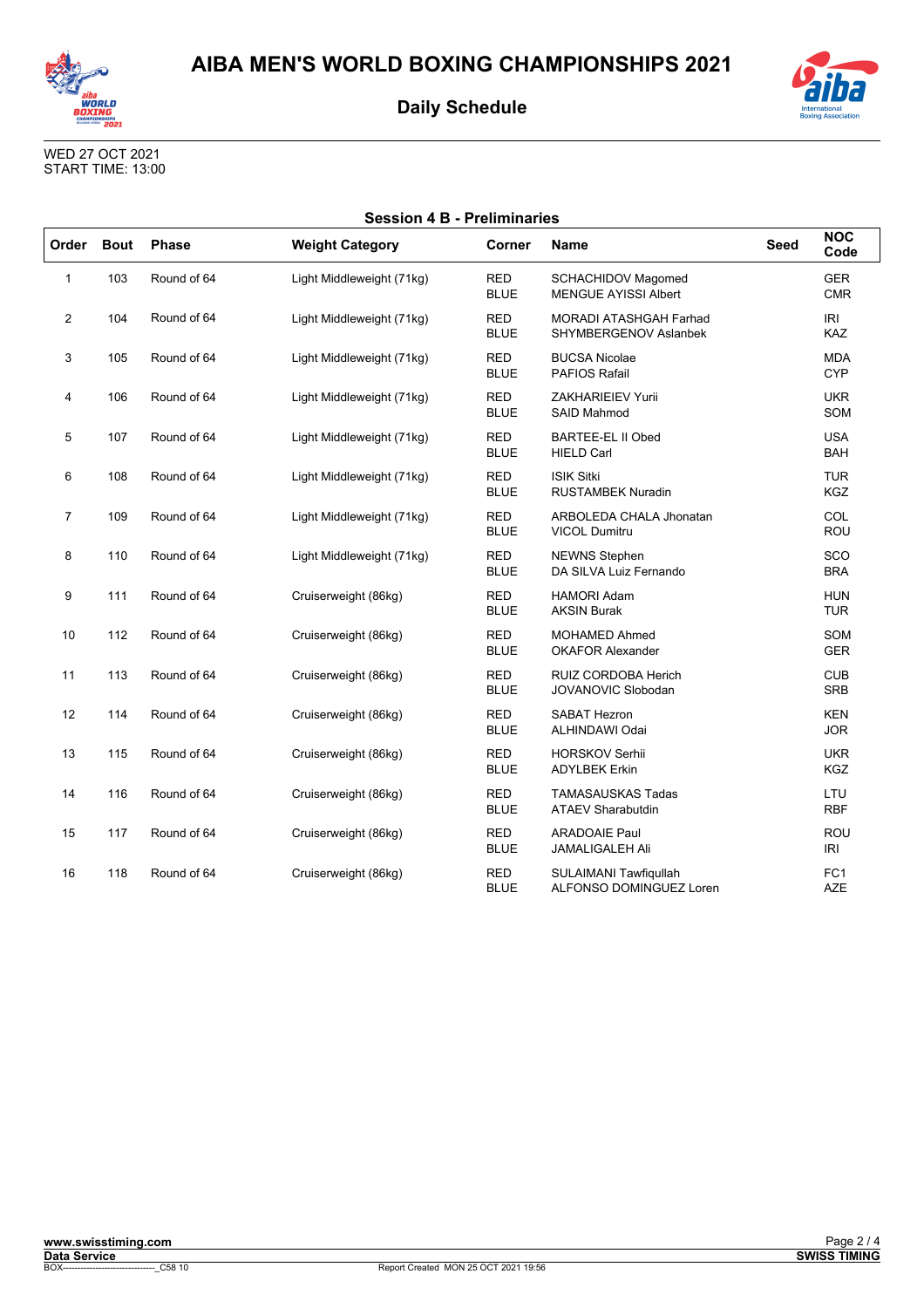



| <b>International</b><br><b>Boxing Association</b> |
|---------------------------------------------------|

| <b>Session 5 A - Preliminaries</b> |             |              |                         |                           |                                                      |             |                          |
|------------------------------------|-------------|--------------|-------------------------|---------------------------|------------------------------------------------------|-------------|--------------------------|
| Order                              | <b>Bout</b> | <b>Phase</b> | <b>Weight Category</b>  | Corner                    | <b>Name</b>                                          | <b>Seed</b> | <b>NOC</b><br>Code       |
| $\mathbf 1$                        | 119         | Round of 32  | Minimumweight (46-48kg) | <b>RED</b><br><b>BLUE</b> | <b>UNLU Muhammet</b><br><b>AMETOVIC Omer</b>         |             | <b>TUR</b><br><b>SRB</b> |
| $\overline{2}$                     | 120         | Round of 32  | Minimumweight (46-48kg) | <b>RED</b><br><b>BLUE</b> | <b>GANKHUYAG Gan-Erdene</b><br><b>THAPA Rabin</b>    |             | <b>MGL</b><br><b>NEP</b> |
| 3                                  | 121         | Round of 32  | Minimumweight (46-48kg) | <b>RED</b><br><b>BLUE</b> | <b>KARMILCHYK Yauheni</b><br><b>MUTUNAKA Sajeewa</b> |             | <b>BLR</b><br>SRI        |
| 4                                  | 122         | Round of 32  | Minimumweight (46-48kg) | <b>RED</b><br><b>BLUE</b> | YEGHIKYAN Seyran<br><b>CORDELLA Nicola</b>           |             | <b>ARM</b><br><b>ITA</b> |
| 5                                  | 123         | Round of 64  | Lightweight (60kg)      | <b>RED</b><br><b>BLUE</b> | MANSOUR Jonathan<br><b>SHUMKOV Vsevolod</b>          |             | <b>USA</b><br><b>RBF</b> |
| 6                                  | 124         | Round of 64  | Lightweight (60kg)      | <b>RED</b><br><b>BLUE</b> | <b>SYED Kamil</b><br><b>THEOCHARIS Karcis</b>        |             | <b>PAK</b><br><b>GR</b>  |
| $\overline{7}$                     | 125         | Round of 64  | Lightweight (60kg)      | <b>RED</b><br><b>BLUE</b> | <b>TSUTSUMI Hayato</b><br>ALVAREZ ESTRADA Lazaro     |             | <b>JPN</b><br><b>CUB</b> |
| 8                                  | 126         | Round of 64  | Lightweight (60kg)      | <b>RED</b><br><b>BLUE</b> | <b>ROSELIE Fabio</b><br>LJAMA Jasin                  |             | <b>SEY</b><br><b>MKD</b> |
| 9                                  | 127         | Round of 64  | Lightweight (60kg)      | <b>RED</b><br><b>BLUE</b> | <b>CERNOGA Tadej</b><br><b>RUSINOV Kiril</b>         |             | <b>SLO</b><br><b>BUL</b> |
| 10                                 | 128         | Round of 64  | Lightweight (60kg)      | <b>RED</b><br><b>BLUE</b> | <b>HALE John</b><br><b>ALICIC Semiz</b>              |             | <b>IRL</b><br><b>SRB</b> |
| 11                                 | 129         | Round of 64  | Lightweight (60kg)      | <b>RED</b><br><b>BLUE</b> | <b>GOMTSYAN Artyush</b><br><b>SKURDELIS Edgaras</b>  |             | <b>GEO</b><br>LTU        |
| 12                                 | 130         | Round of 64  | Lightweight (60kg)      | <b>RED</b><br><b>BLUE</b> | PEMBELE NZOLA Fretas<br><b>SEITBEK Munarbek</b>      |             | COD<br><b>KGZ</b>        |
| 13                                 | 131         | Round of 64  | Lightweight (60kg)      | <b>RED</b><br><b>BLUE</b> | SHAHBAKHSH Daniyal<br><b>CHAM Musa</b>               |             | <b>IRI</b><br><b>GAM</b> |

CHAM Musa